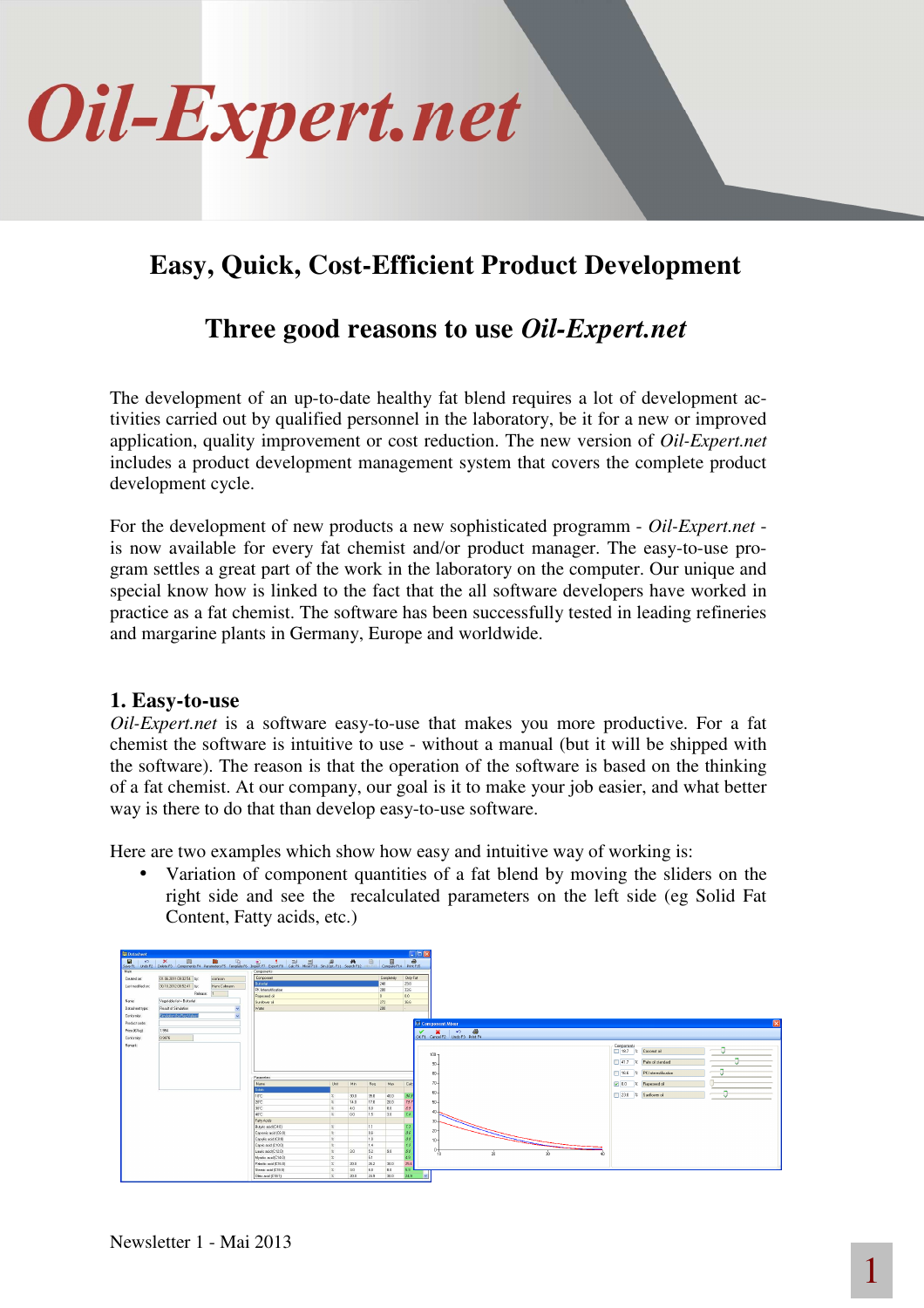

• Filling out forms by copy and paste or drag and drop. Data import is available with optional import functions.

| All analysis parameters                    | Selected analysis parameters |   |               |                          |                  |      |      |      |  |
|--------------------------------------------|------------------------------|---|---------------|--------------------------|------------------|------|------|------|--|
| Name.                                      | Unit                         |   | $\rightarrow$ | <b>Name</b>              | Unit             | Min  | Rea  | Max  |  |
| Fatty Acids                                |                              | Ξ |               | <b>Solids</b>            |                  |      |      |      |  |
| Differential Scanning Analyse              |                              |   | $\rightarrow$ | $10^{\circ}$ C           | $\%$             | 300  | 350  | 400  |  |
| Solids                                     |                              |   |               | 20°C                     | t,               | 14.0 | 17.0 | 200  |  |
| 5°C                                        | $\%$                         |   | ÷             | 30°C                     | $\gamma_{\rm e}$ | 4.0  | 6.0  | 80   |  |
| 15°C                                       | $\%$                         |   | $\ll$         | 40°C                     | z,               | 0.0  | 1.5  | 3.0  |  |
| 25°C                                       |                              |   |               | <b>Fatty Acids</b>       |                  |      |      |      |  |
| 35°C                                       | $\frac{1}{2}$                |   |               | Butyric acid (C4:0)      | ż,               |      | 1.1  |      |  |
| 45°C                                       | $\%$                         |   |               | Capronic acid (C6:0)     | r.               |      | 0.6  |      |  |
| 50°C                                       | K                            |   |               | Caprvlic acid (C8:0)     | ż,               |      | 1.0  |      |  |
| 55°C                                       | %                            |   |               | Capric acid (C10:0)      | Ŷ.               |      | 14   |      |  |
| 60°C                                       | K                            |   |               | Lauric acid (C12:0)      | ż,               | 30   | 52   | 9.0  |  |
| 65°C                                       | %                            |   |               | Myristic acid (C14:0)    | ž.               |      | 51   |      |  |
| 70°C                                       | $\%$                         |   |               | Palmitic acid (C16:0)    | t,               | 200  | 26.2 | 300  |  |
| Fatty Acids                                |                              |   |               | Stearic acid (C18:0)     | ż,               | 30   | 60   | 80   |  |
| Myristoleic acid (C14:1)                   | $\%$                         |   |               | Oleic acid (C18:1)       | t,               | 200  | 24.9 | 300  |  |
| Pentadecanoic acid (C15:0)                 | $\frac{1}{2}$                |   |               | Linoleic acid (C18:2)    | $\gamma_{\rm e}$ | 20.0 | 24.2 | 30.0 |  |
| Pentadecaenoic acid (C15:1)                | $\%$                         |   |               | Linolenic acid (C18:3)   | t,               |      | 0.3  | 3.0  |  |
| Palmitoleic acid (C16:1)                   | $\%$                         |   |               | Arachidic acid (C20:0)   | $\gamma_{\rm e}$ |      | 0.2  |      |  |
| Hexadecadienoi acid (C16:2)                | $\%$                         |   |               | Eicosaenoic acid (C20:1) | ž,               |      | 0.3  |      |  |
| Hexadecatrienoic acid (C16:3)              | %                            |   |               | Behenic acid (C22:0)     | ż.               |      | 0.4  |      |  |
| Hexadecatetraenoic acid (C16:4)            | %                            |   |               | Other key figures        |                  |      |      |      |  |
| Margaric acid (C17:0)                      | %                            |   |               | <b>SAFA</b>              | r.               |      |      |      |  |
| Heptadecaenoic acid (C17:1)                | $\%$                         |   |               | <b>MUFA</b>              |                  |      |      |      |  |
| trans-Oleic acid (C18:1t)                  | %                            |   |               | PUFA                     | r.               |      |      |      |  |
| cis-trans-Linoleic acid (C18:2 ct)         | %                            |   |               | Trans                    | ž.               |      |      | 2.00 |  |
| cis-trans-trans Linolenic acid (C18:3 ctt) | %                            |   |               | General figures          |                  |      |      |      |  |

### **2. Quick**

*Oil-Expert.net* is very quick to calculate physical and chemical parameters of fat blends. One of the physical parameters is the Solid Fat Content. *Oil-Expert* is working with special algorithms to calculate the Solid Fat Content of fat blends The calculation works also well with blends consisting liquid oils and coconut/palm kernel.

The quick calculation of the parameters instead of blending, analysing and interpretation in the laboratory allows:

- Application development: quick and easy
- Quick reaction on customer inquiries
- Quick and flexible reaction on changes of the market

The picture on the next page shows the significant time savings using *Oil-Expert.net*, especially if several mixtures are required in order to achieve the desired results.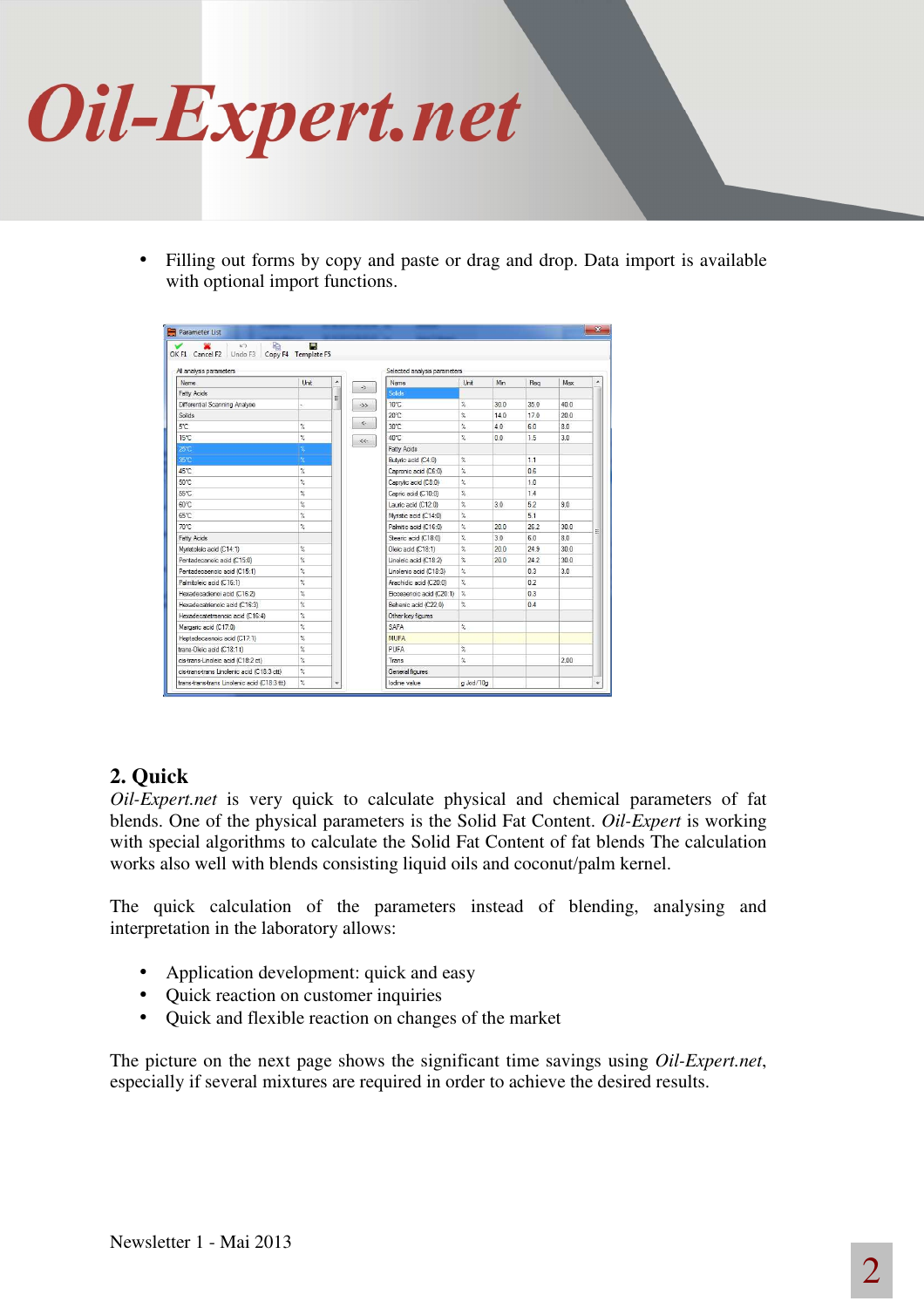# Oil-Expert.net



The rate-determining factor in the analysis is the measurement of the Solid Fat Content - about 2 hours per measurement including blending, crystallization and tempering of the samples.

#### **3. Cost-Efficient**

With *Oil-Expert.net* there are two ways to reduce costs:

• For one you can by extensive use of *Oil-Expert.net* reduce laboratory costs. To measure the solid fat content costs about \$ 6 per test tube (the \$ 6 include all costs such as personnel costs, room rental fee, energy, minispec, etc.). Determination of Solid Fat Content for four temperatures therefore costs \$ 24. When calculating with *Oil-Expert.net* the costs are \$1 per minute, regardless of the number of the calculated parameters.

The above example gives a cost savings of 23 \$ for each blend, considering only the determination of the Solid Fat Content. By the inclusion of other types of analysis, for example GC, the costs savings increase.

The graph shown on the next page impressively demonstrates the cost savings as a function of the number of analyzes (only Solid Fat Content).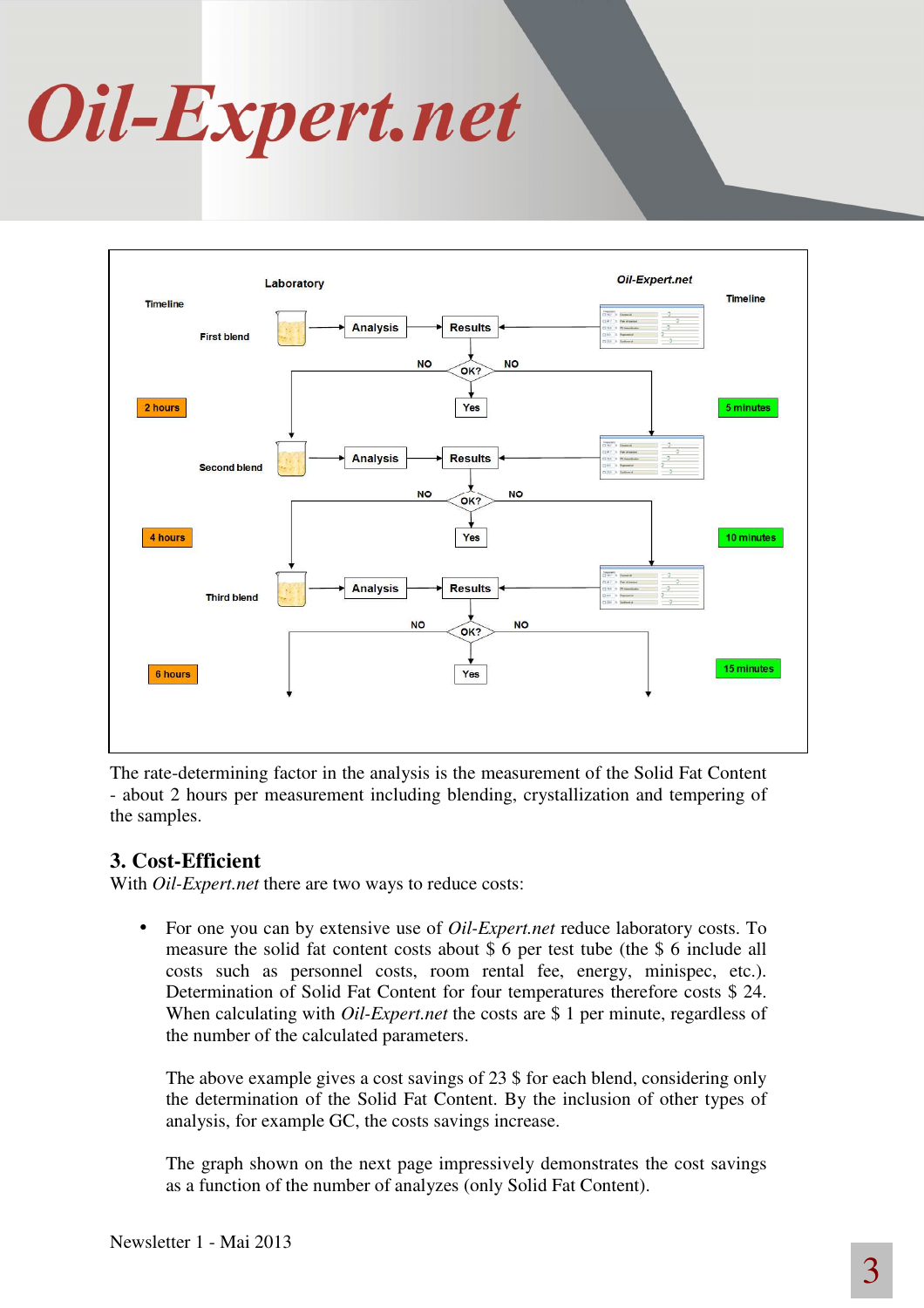# Oil-Expert.net



Costs savings by calculating the Solid fat Content (SFC) with *Oil-Expert.net*.

• Another way to save costs is the price optimization of raw materials. The raw materials - oils and fats - are traded on the stock exchange and are subject to regular partly large price fluctuations. To optimize the prices *Oil-Expert.net* has a special module that determines the recipe with the lowest price in accordance with all specifications. To import the daily changing commodity prices, an optional import function is available.

The cost savings with regular use of price optimization is enormous. At 10,000 tons raw material consumption per year and a savings of 1% of the average commodity price of \$ 1,000 / ton gives an amount of \$ 100,000 savings per year.